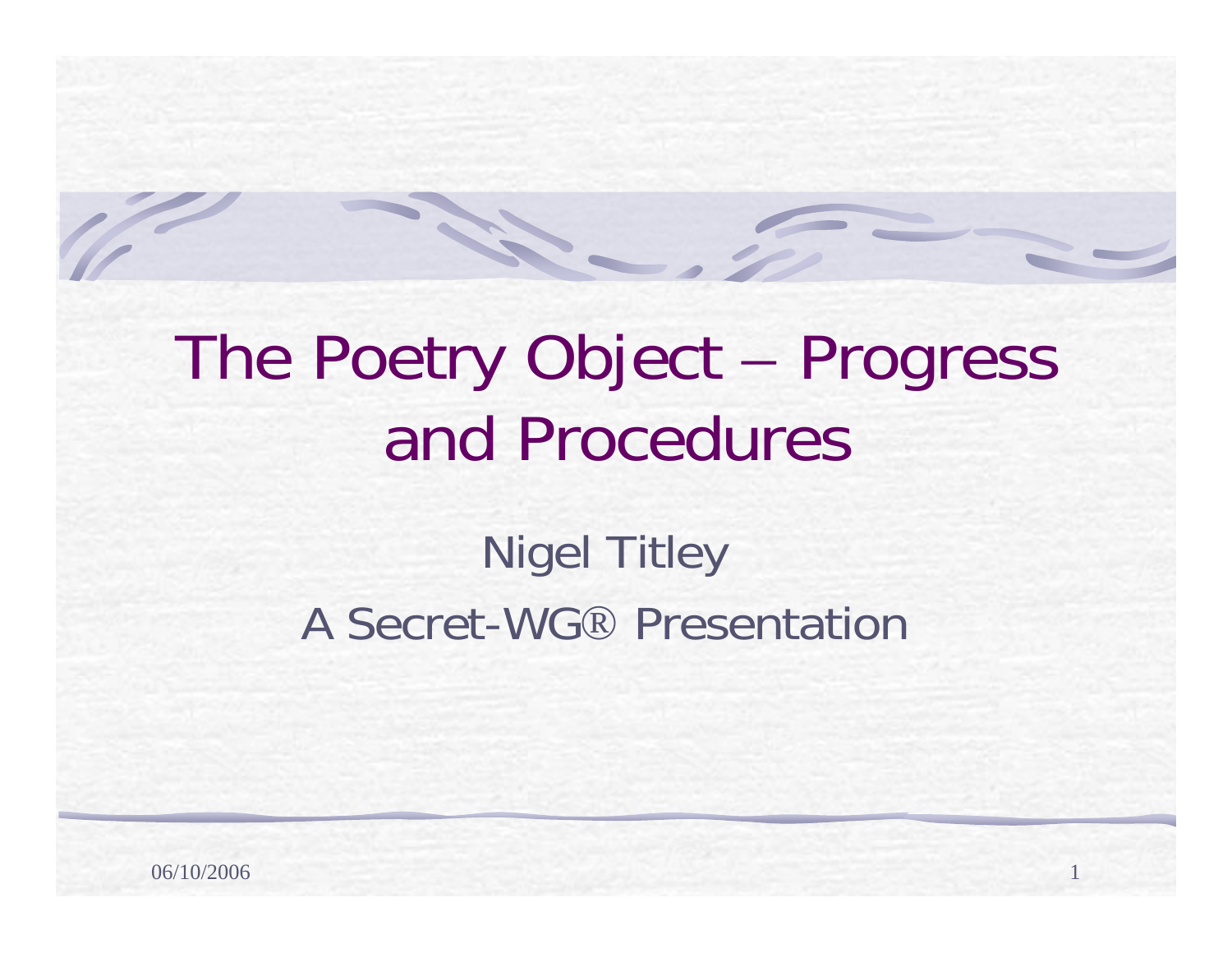#### **Introduction**

Background **Integration with RIPE process** Progress **Plans for the future** 

SER-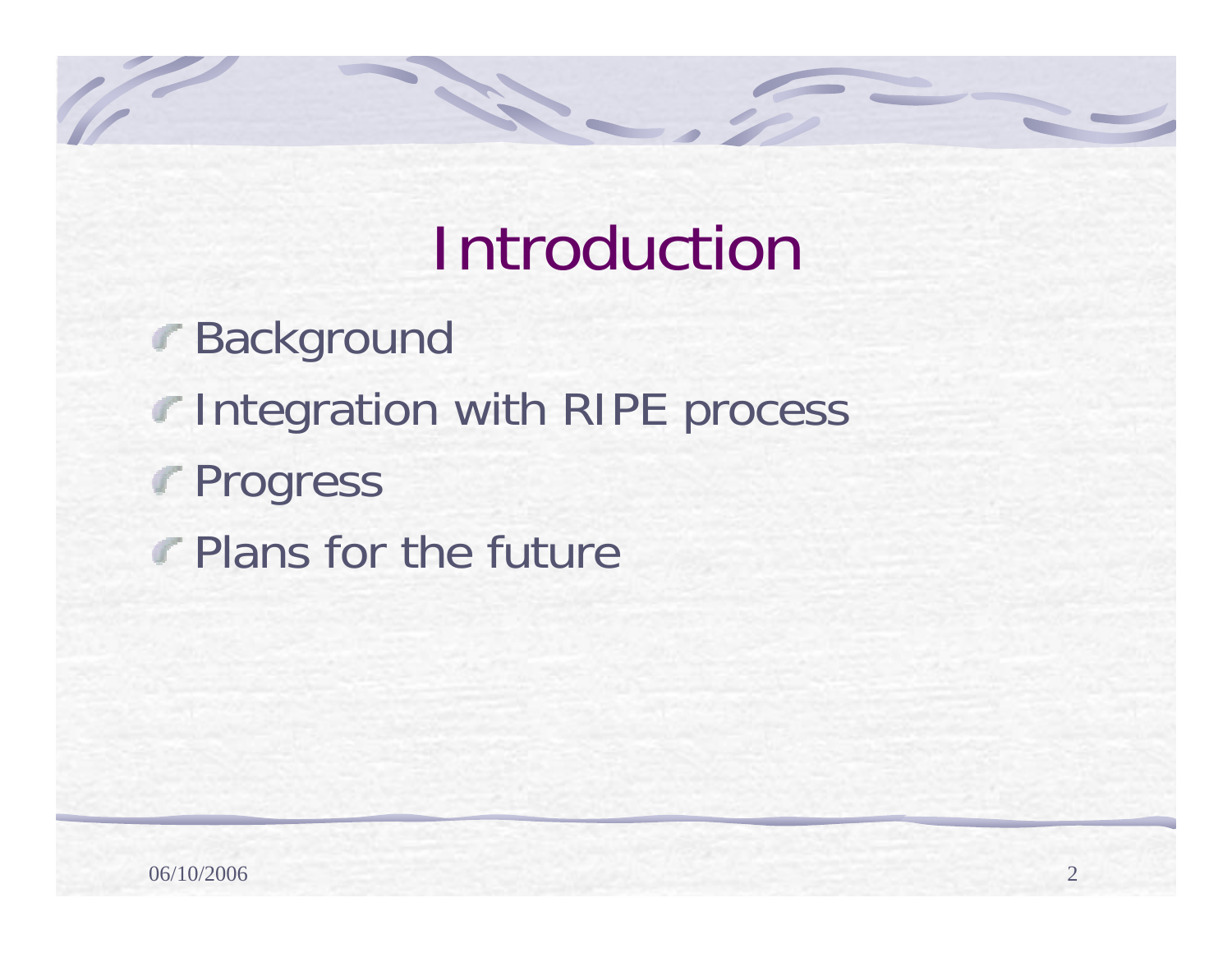## Background

**RIPE database used to store objects** useful to the management of the Internet

S. S. Construction

- **IP** addresses
- Route objects
- Person identifiers
- Poems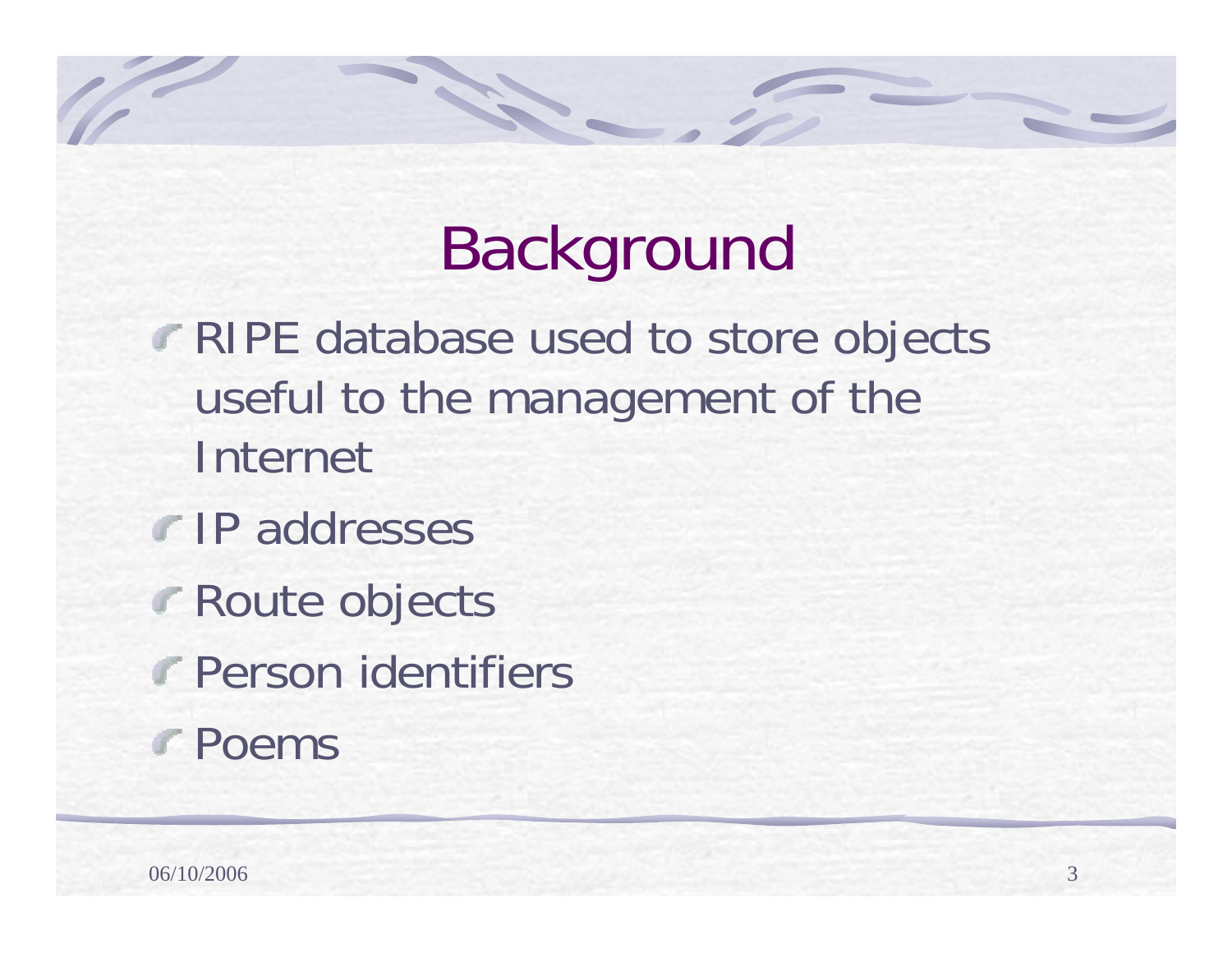# **Poetry**

Poetry is a vital component of the Internet

SER-

- **Provides intellectual stimulation to** offset the drab wretchedness of the engineer's life
- Poems may be stored in the RIPE database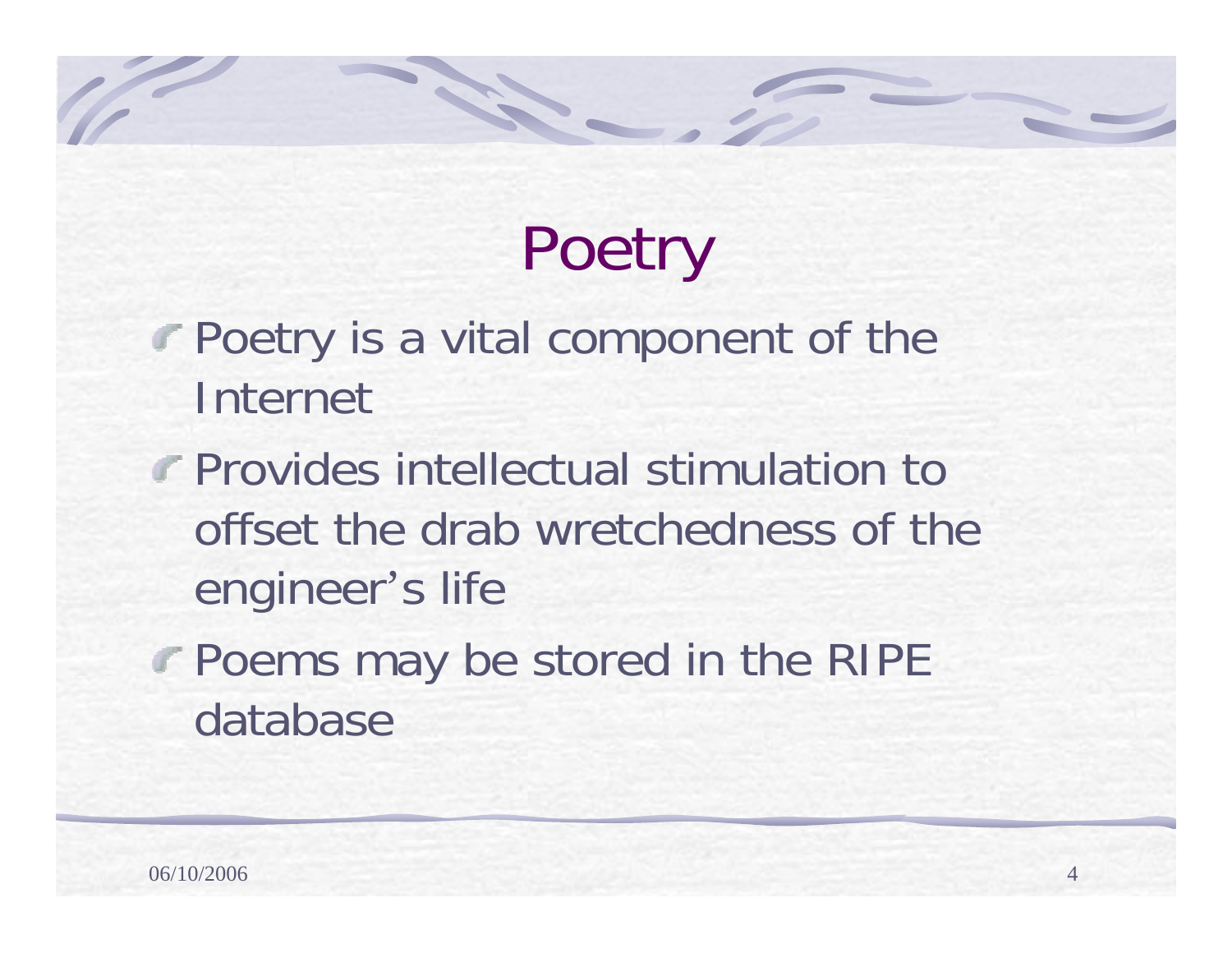# Poem Object

poem: [single] [mandatory] text: [multiple] [optional] form: [single] [manadatory] admin-c: [single] [mandatory] author: [single] [mandatory] remarks: [multiple] [optional] mnt-by: [multiple] [mandatory] changed: [multiple] [mandatory] source: [single] [mandatory]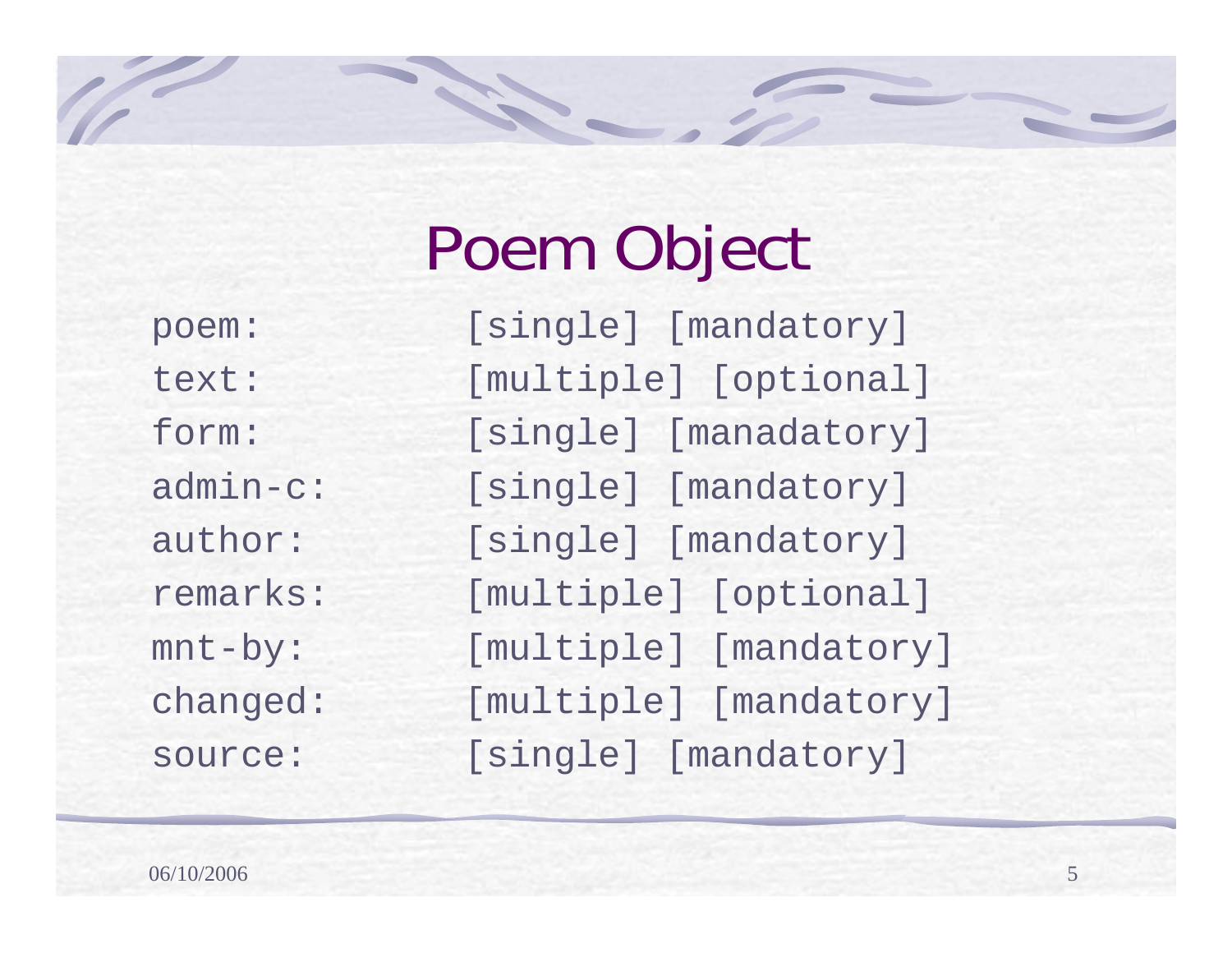# Poem Object

| poem:         | $POEM-RIPE25-4$                              |
|---------------|----------------------------------------------|
| text:         | There once was a group with potential        |
| text:         | It's growth has been deemed exponential      |
| text:         | The database working                         |
| text:         | and no more bugs lurking                     |
| text:         | It's problems are purely financial           |
| form:         | FORM-LIMERICK                                |
| $admin-c$ :   | LIM1-RIPE                                    |
| author:       | JS268-RIPE                                   |
| remarks:      | This object is translated from LIMERICK type |
| to POEM type. |                                              |
| $mnt-by$ :    | LIM-MNT                                      |
| changed:      | limerick-wg@ripe.net 19960925                |
| changed:      | ripe-dbm@ripe.net 20050503                   |
| source:       | <b>RIPE</b>                                  |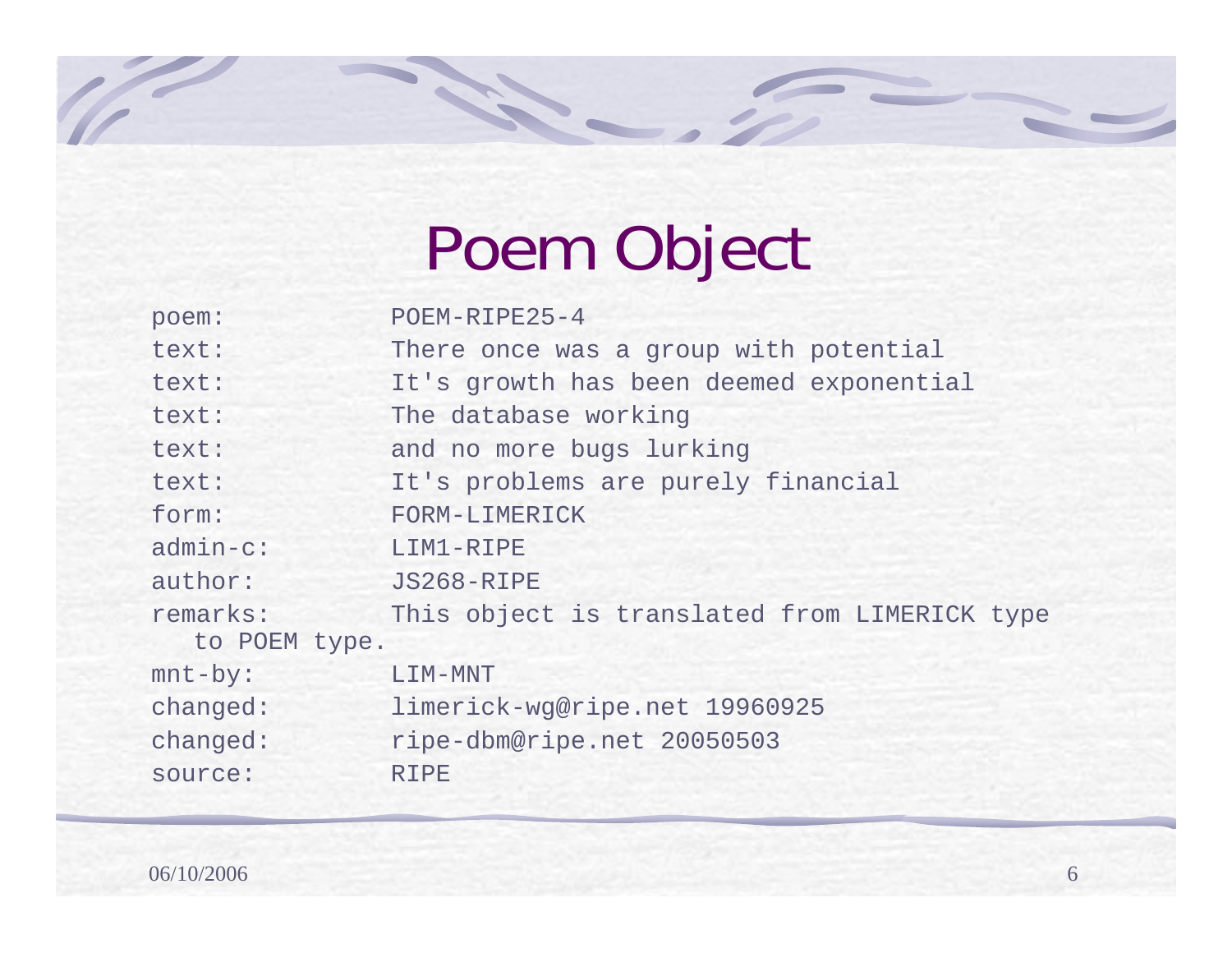#### Poetic-form Object

poetic-form: [single] [mandatory] descr: [multiple] [mandatory] admin-c: [single] [mandatory] desc: [multiple] [optional] mnt-by: [multiple] [mandatory] changed: [multiple] [mandatory] source: [single] [mandatory]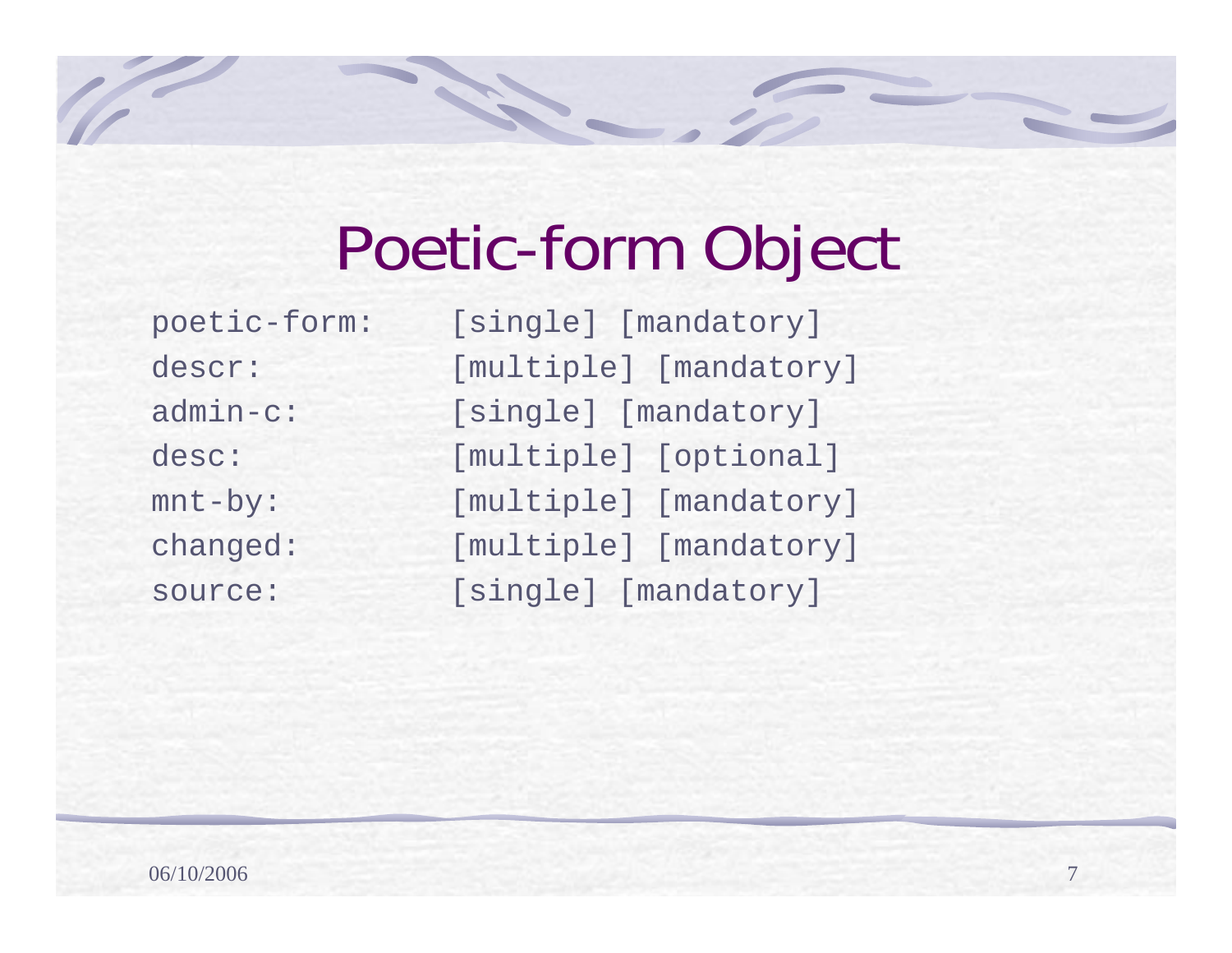# Poetic-form Object

N.

| poetic-form: | FORM-LIMERICK                     |
|--------------|-----------------------------------|
| descr:       | The object consists of a verse    |
| descr:       | in a format approaching the terse |
| descr:       | The rhymes, very strict           |
| descr:       | Must be carefully picked          |
| descr:       | and it's funny and often perverse |
| $admin-c$ :  | LIM1-RIPE                         |
| $mnt-by$ :   | RIPE-DBM-MNT                      |
| changed:     | ripe-dbm@ripe.net 20060913        |
| source:      | <b>RIPE</b>                       |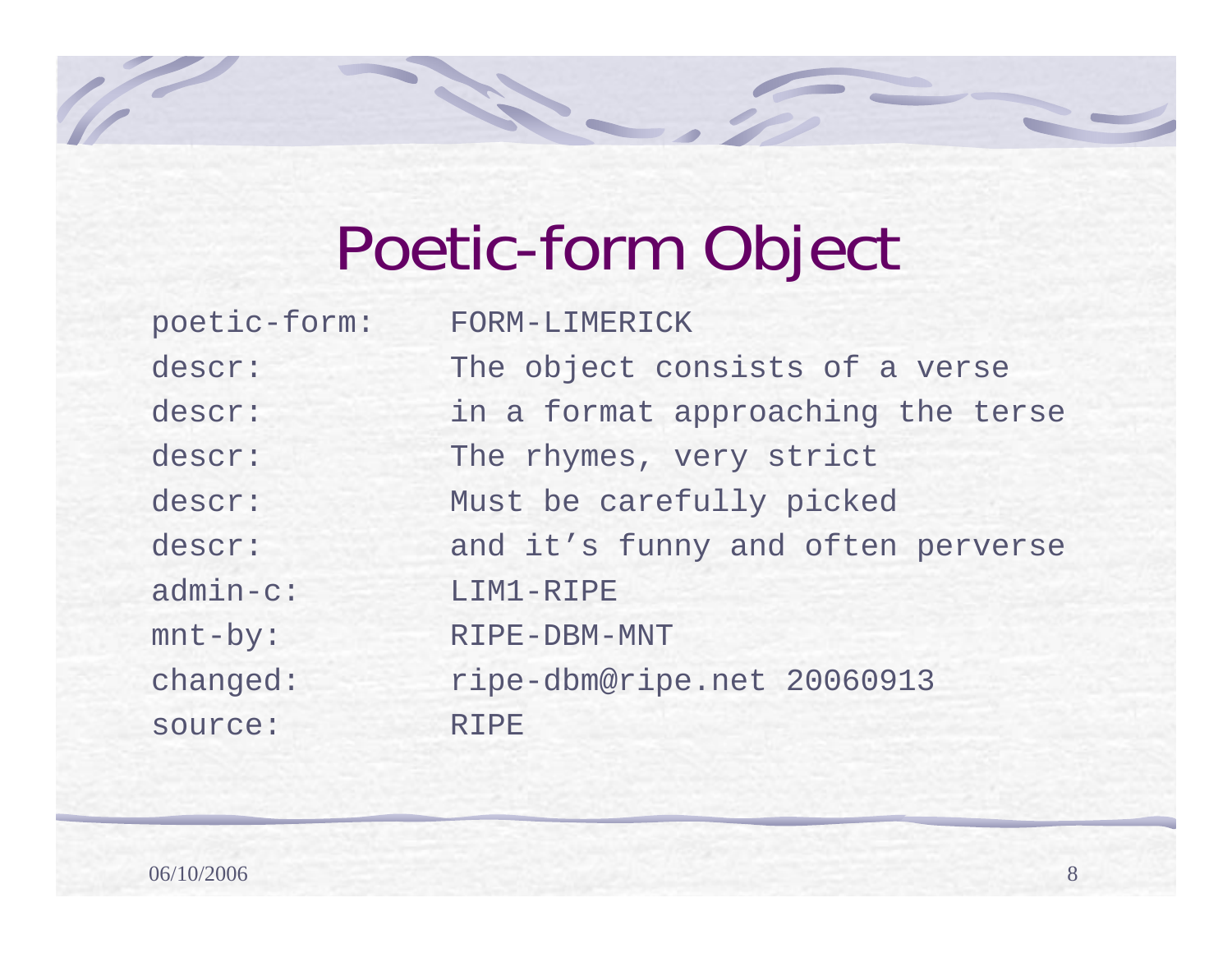#### Procedural Issues

- **Anyone can create a poem object COnly the RIPE NCC can create poetic**form objects
- Fundamental dichotomy

SER.

- **. Only RIPE NCC can create them**
- **But RIPE NCC is without culture**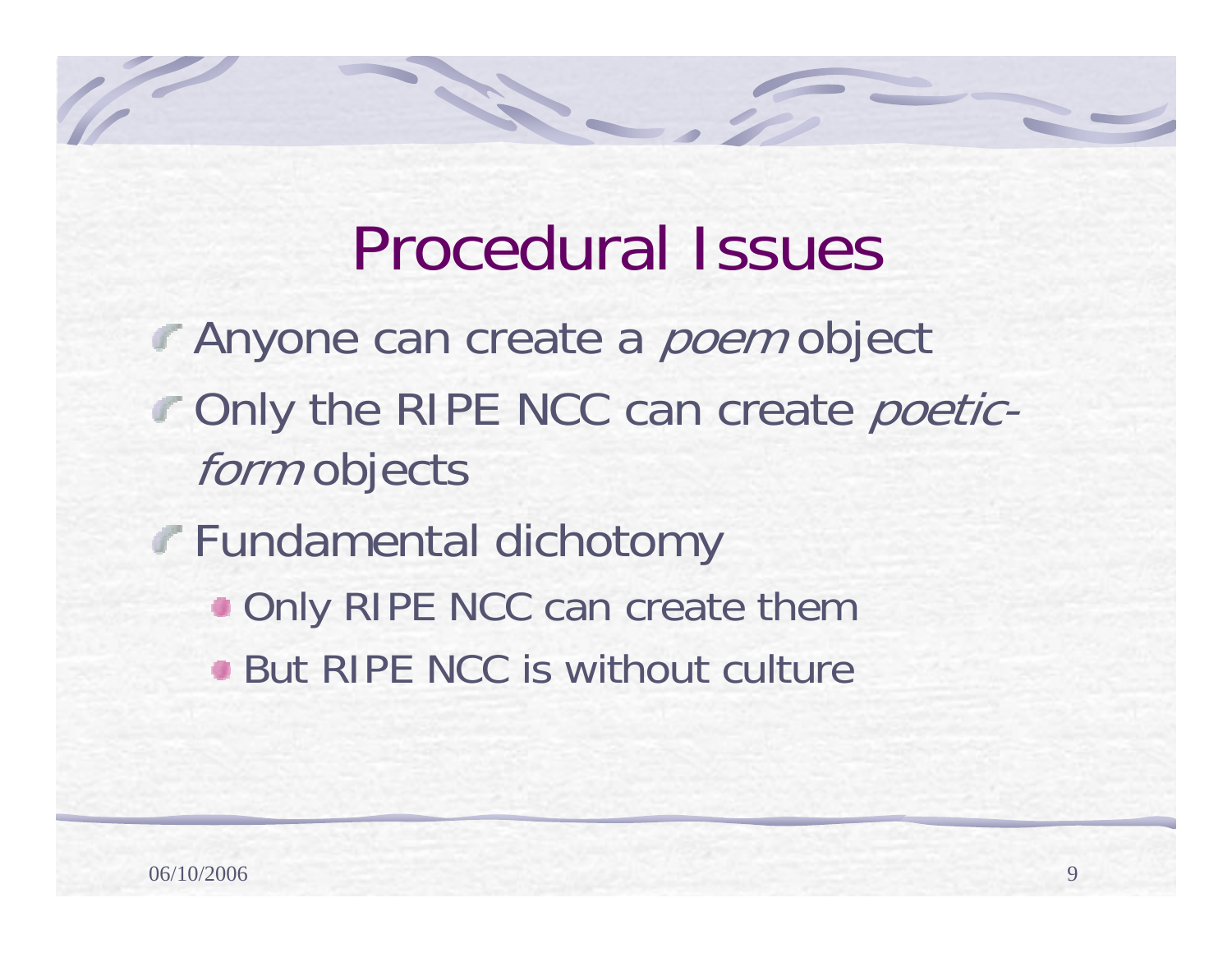### Solutior

- Appoint (or self-appoint) a Secret Cabal to police the creation of poetic-form objects
- Sub-group of the Secret-WG

1

- Mailing list (secret)
- **Operated by the Bert Secretariat**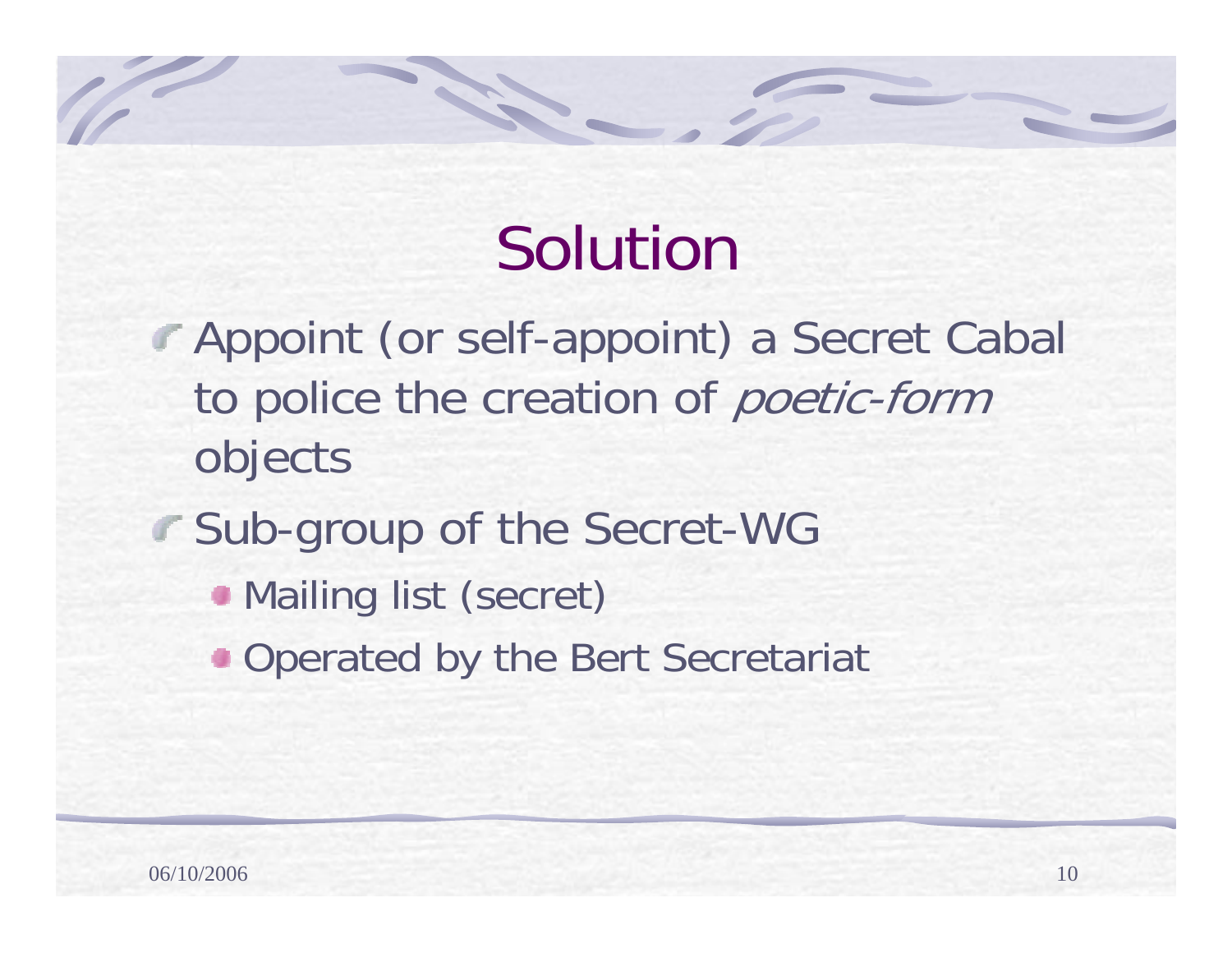### Process

Poetic forms are proposed (anonymously)

S.S.

- **Posted to mailing list**
- Discussion takes place secretly (off list)
- **Bert Secretariat issues edict to RIPE-NCC**
- Object is created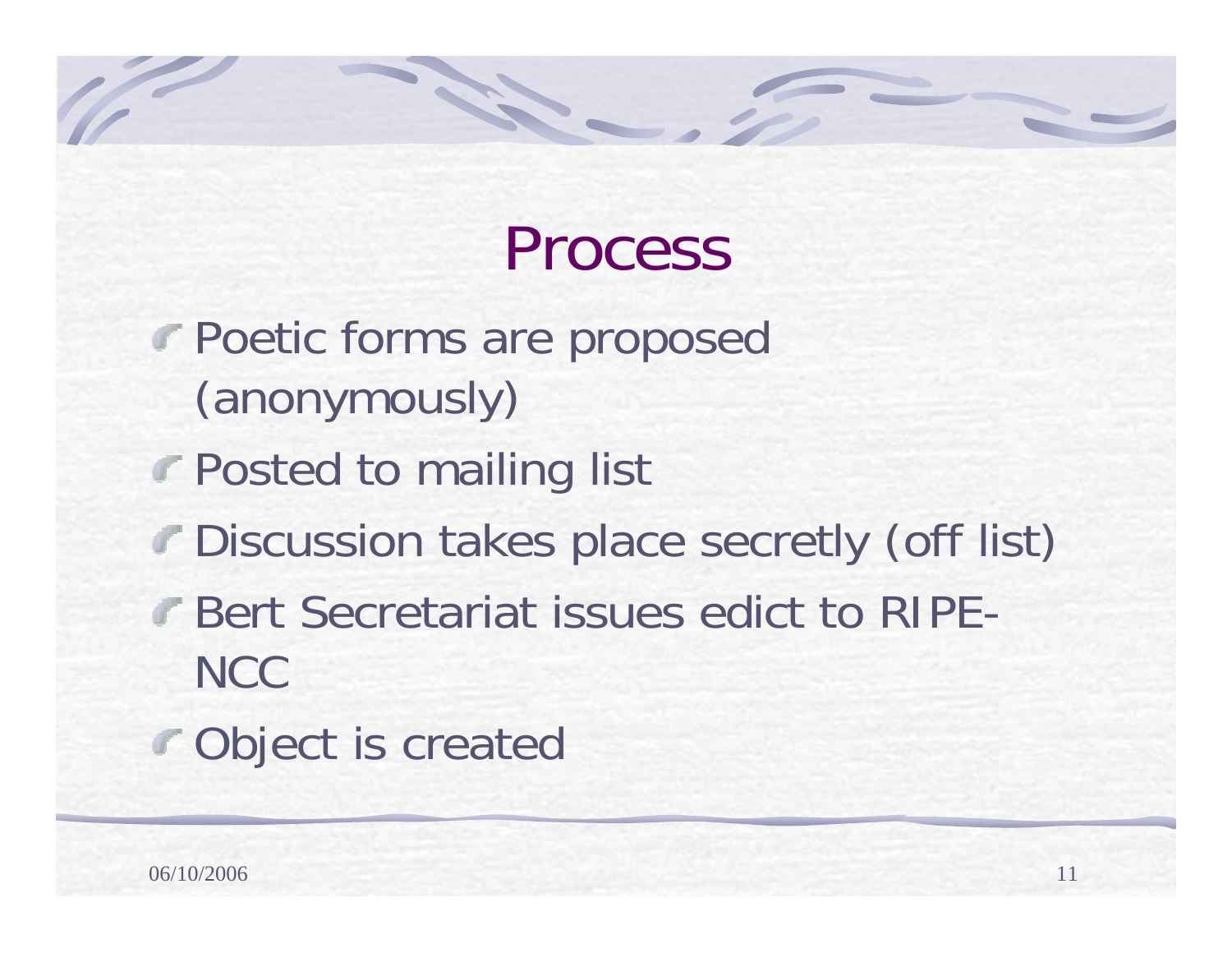### Open and Transparent?

150

- **How is this reconciled with the "open"** and transparent policy development process"
- **Speaking through Bert, the Secret-WG** chairman said
- **F** "Who cares? We know where they live"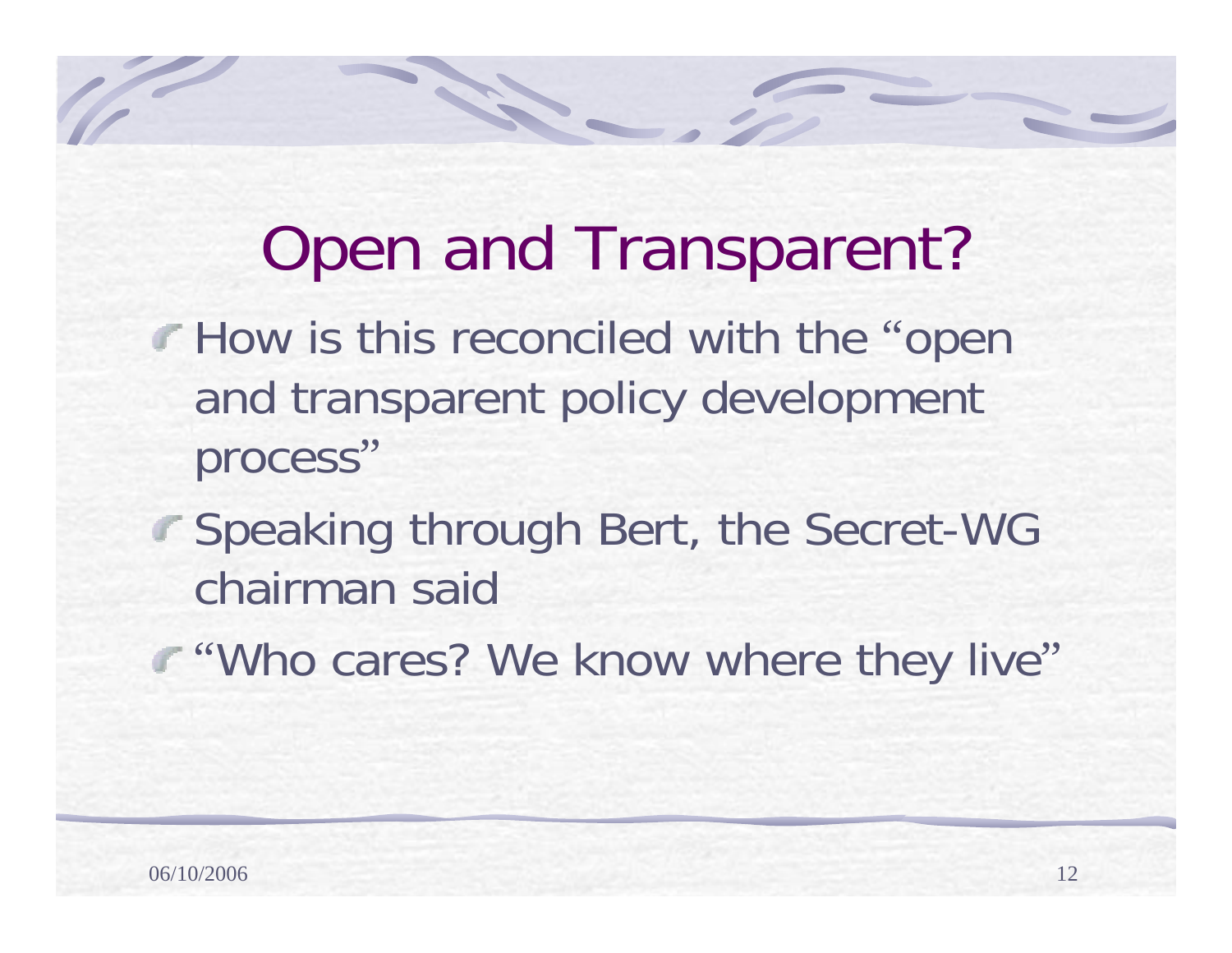# Progress

Four poetic-form objects have been defined and the RIPE NCC (in fear of their lives) have installed them

- LIMERICK (backward compatibility)
- HAIKU (internationalisation effort)
- **PROSE (sop to those who can't write** poetry)
- SONNET-ENGLISH (for flashy b\*stards)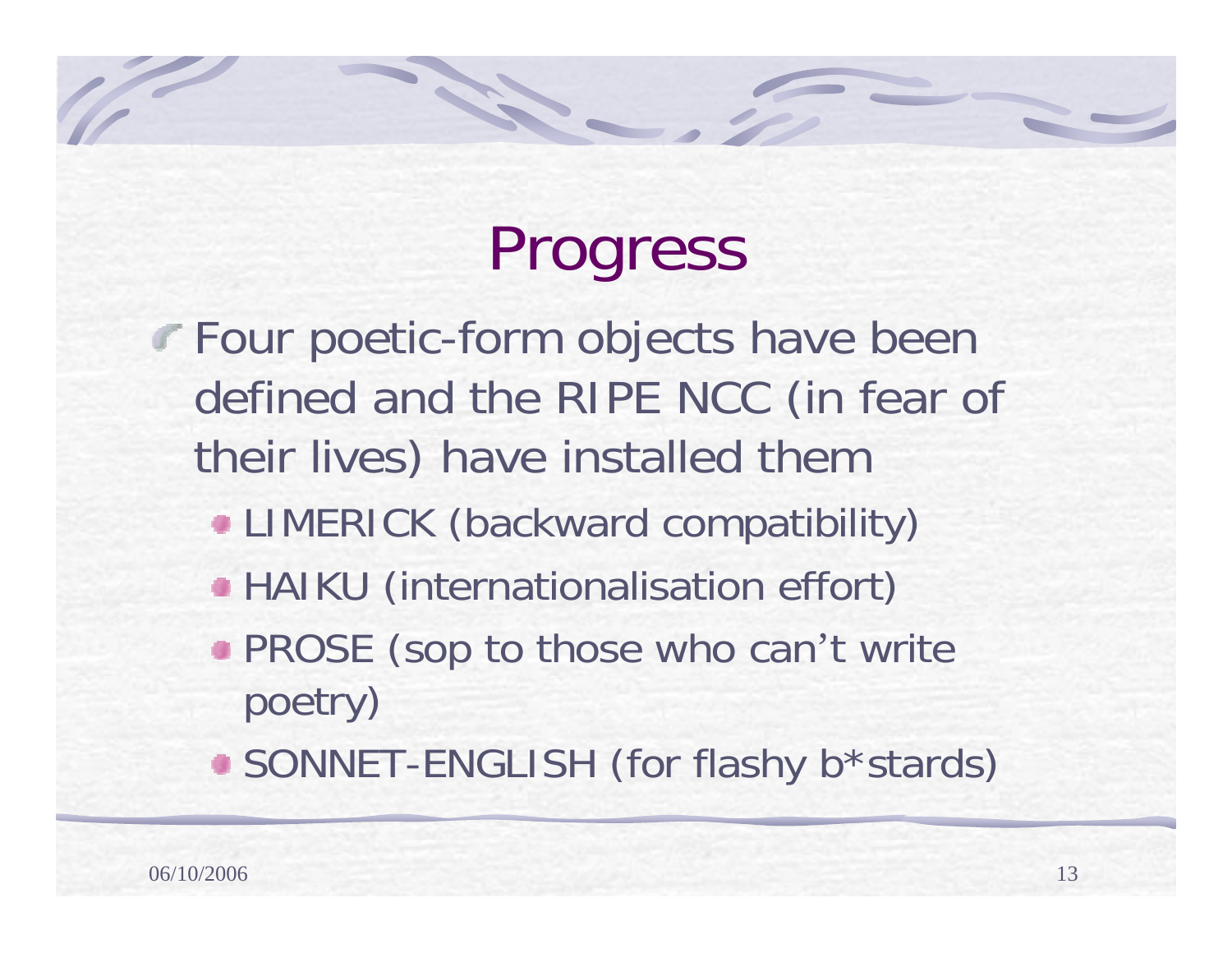# Statistics (1)

**167 poem objects 64 authors** 4 poetic-form objects

S.S.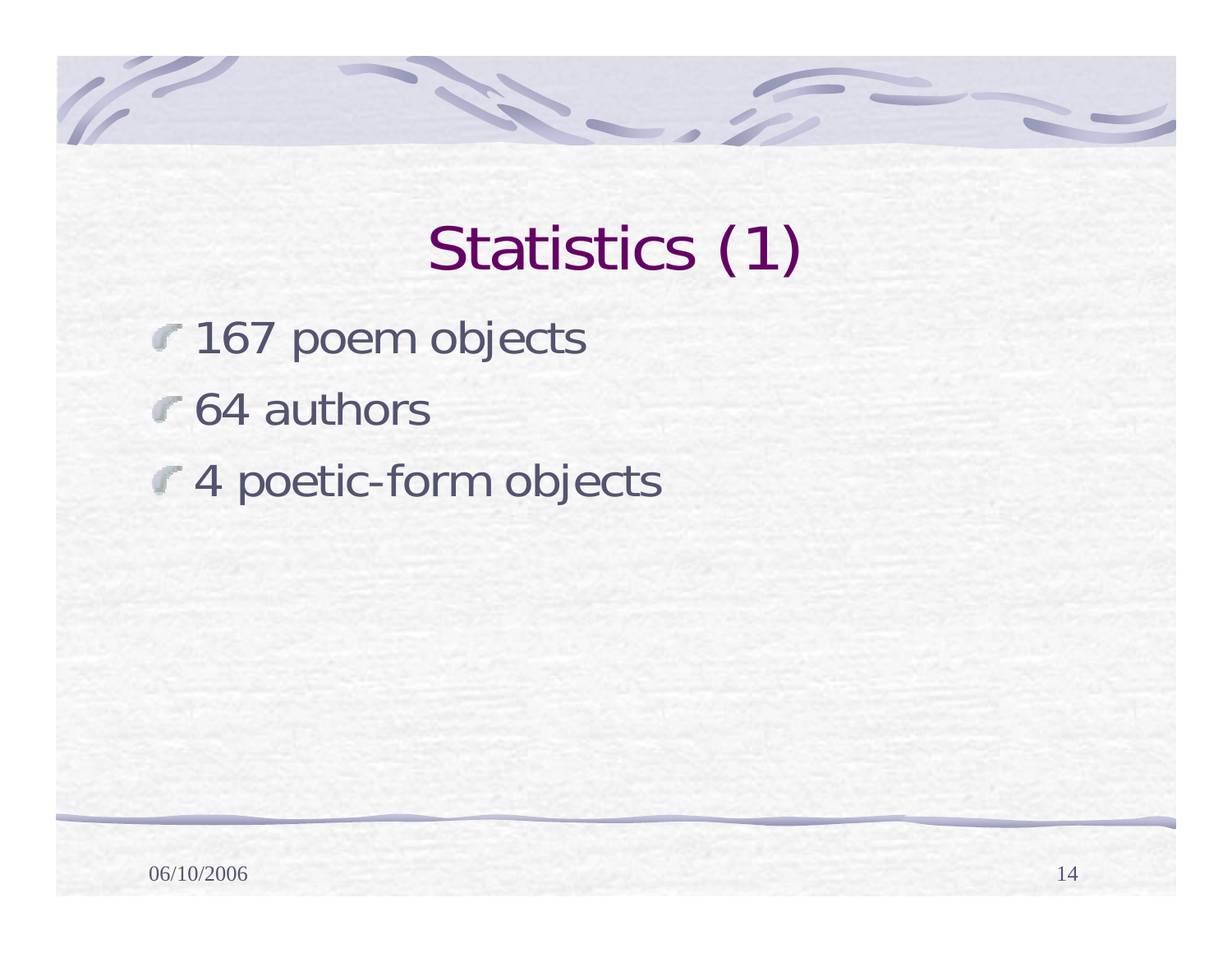# Statistics (2)

14

#### **Authors**

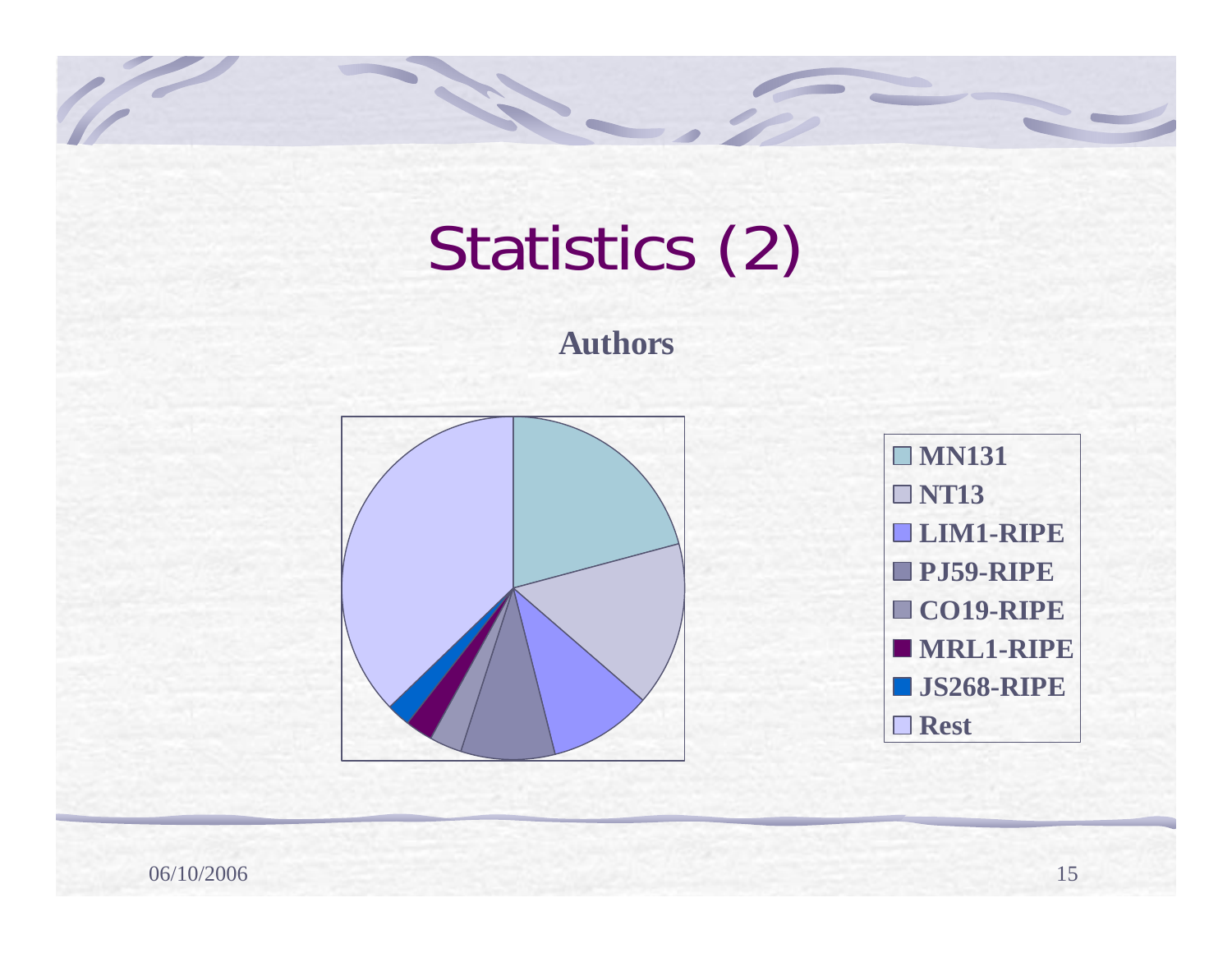# Statistics (3)

#### **Native Language of Prolific Authors**





06/10/2006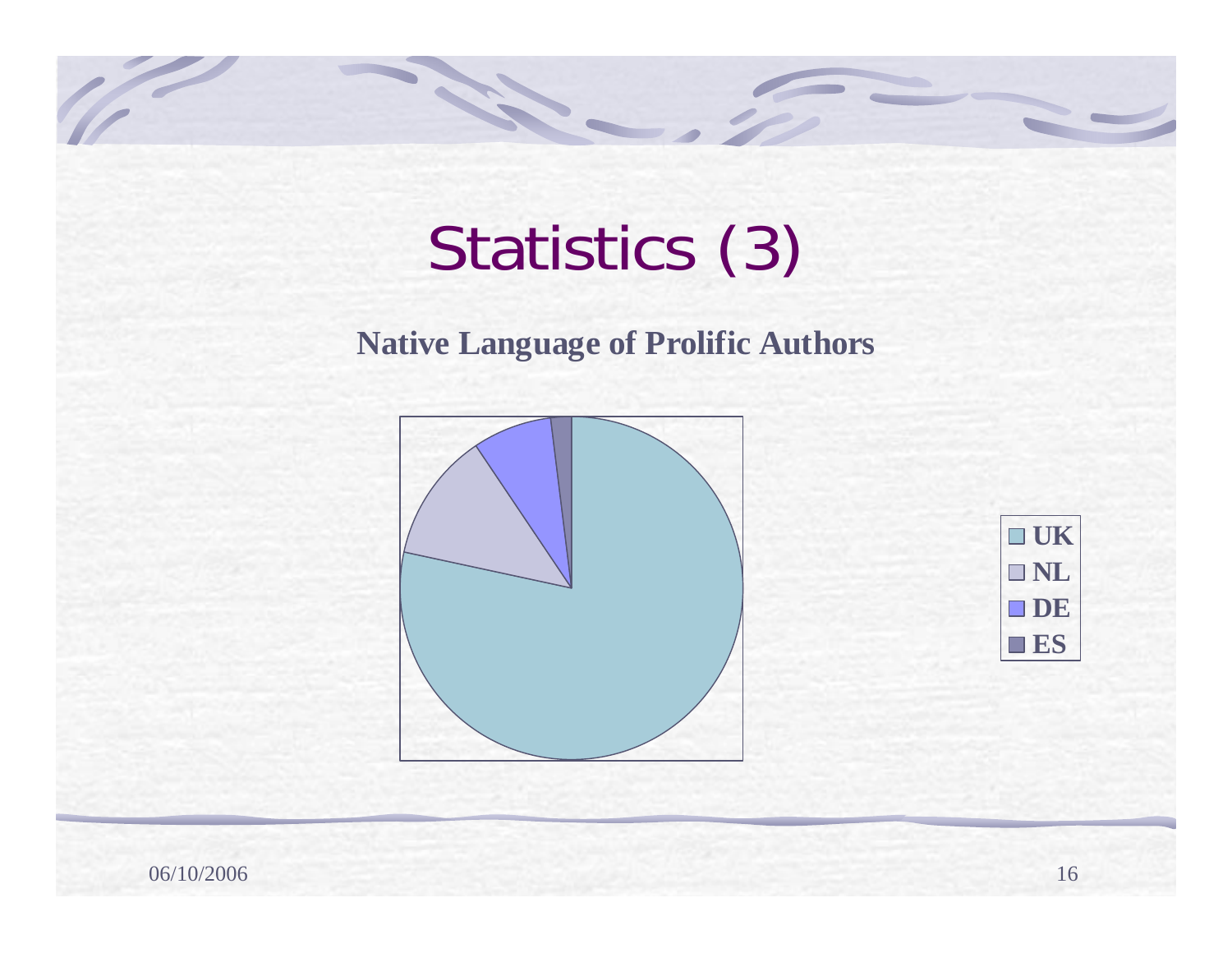# Statistics (4)

#### **Poetic Forms**





06/10/2006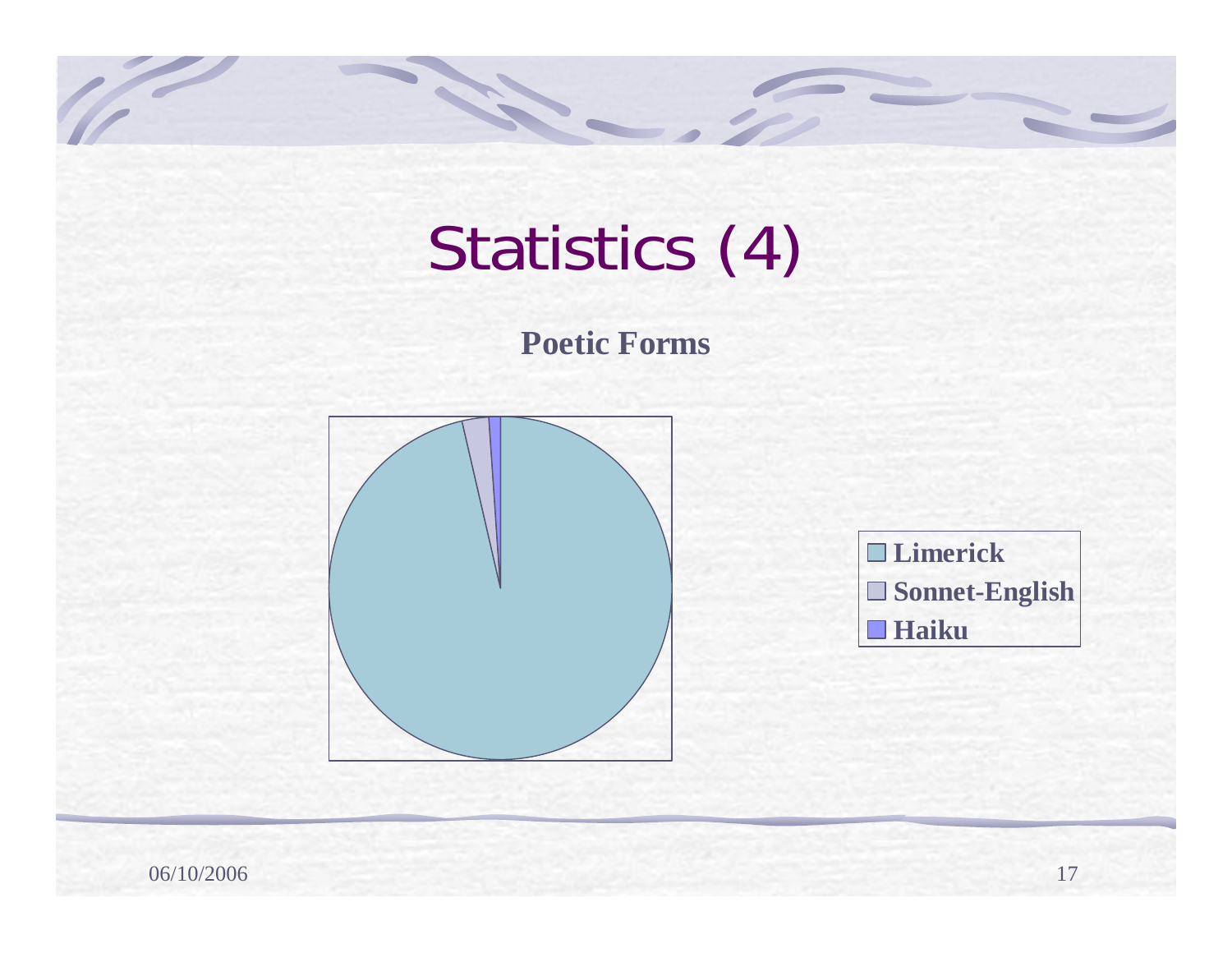Future Projects Poetry Early Registration Project (PERP) RIPE NCC outreach**Database Stress Testing** 

SER.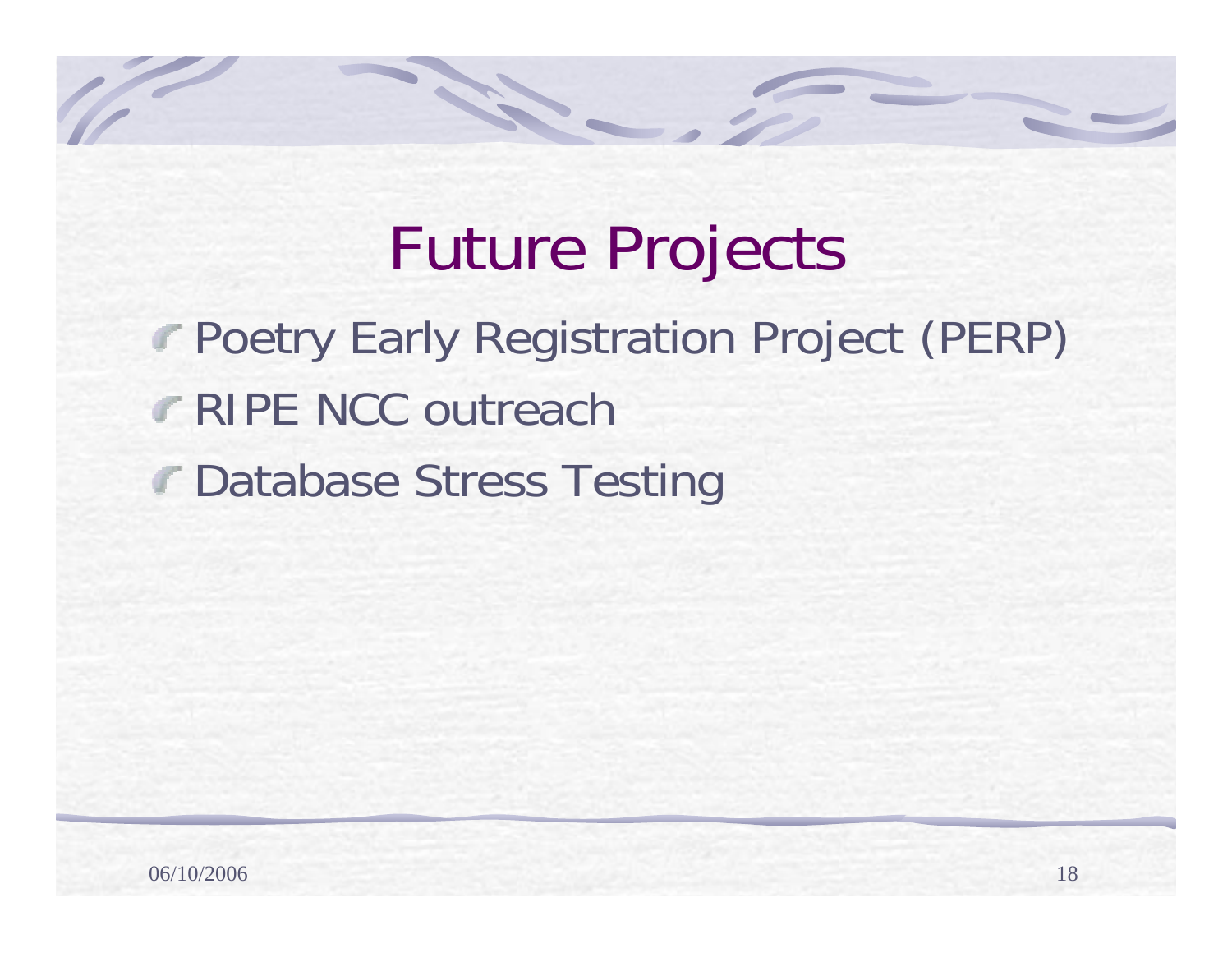# Early Registration Project

**Problems with early poems** 

SER-

- **Many duplicates**
- Ownership of many LIM-RIPE poems in doubt
- Database cleanup urgently required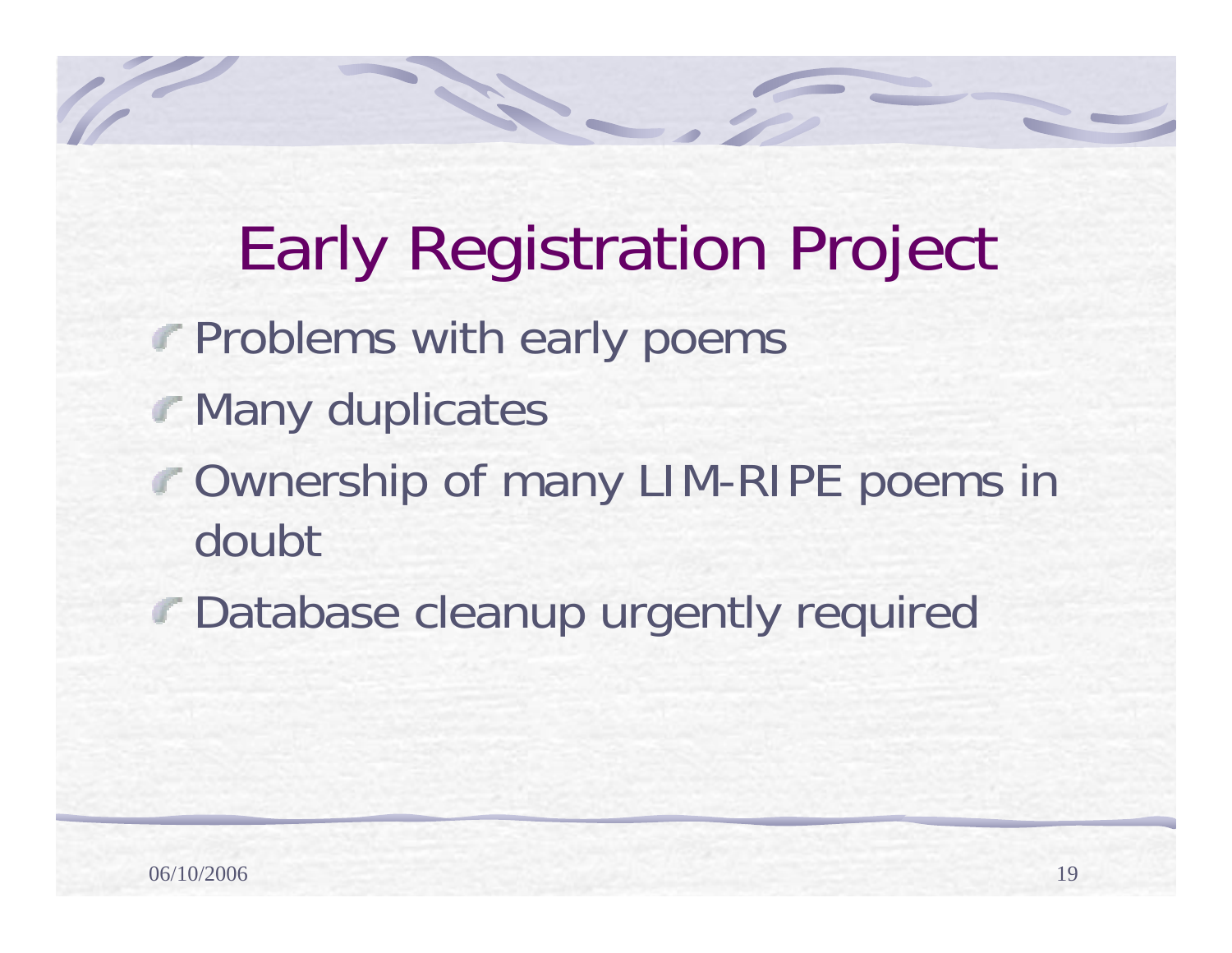### RIPE NCC Outreach

- Very little recent poetry submitted by RIPE NCC
- **Indication of lack of culture**

**SECTION** 

Suggest a new management position: Director In Charge of Kultur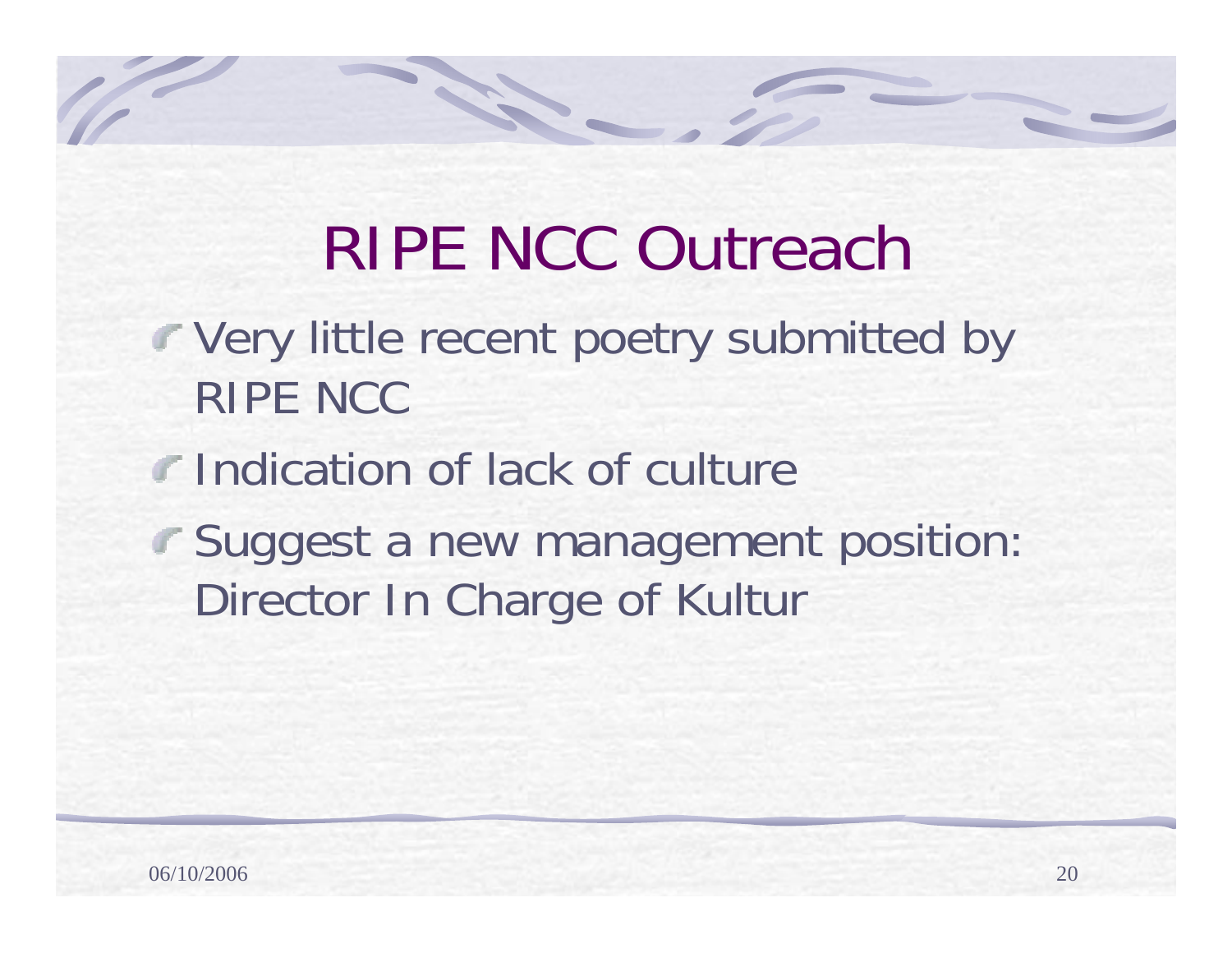Database Stress Testing Poetic-form: SAGA-ICELANDIC **Tests Object size • Latency** Working group required

**SECTION**